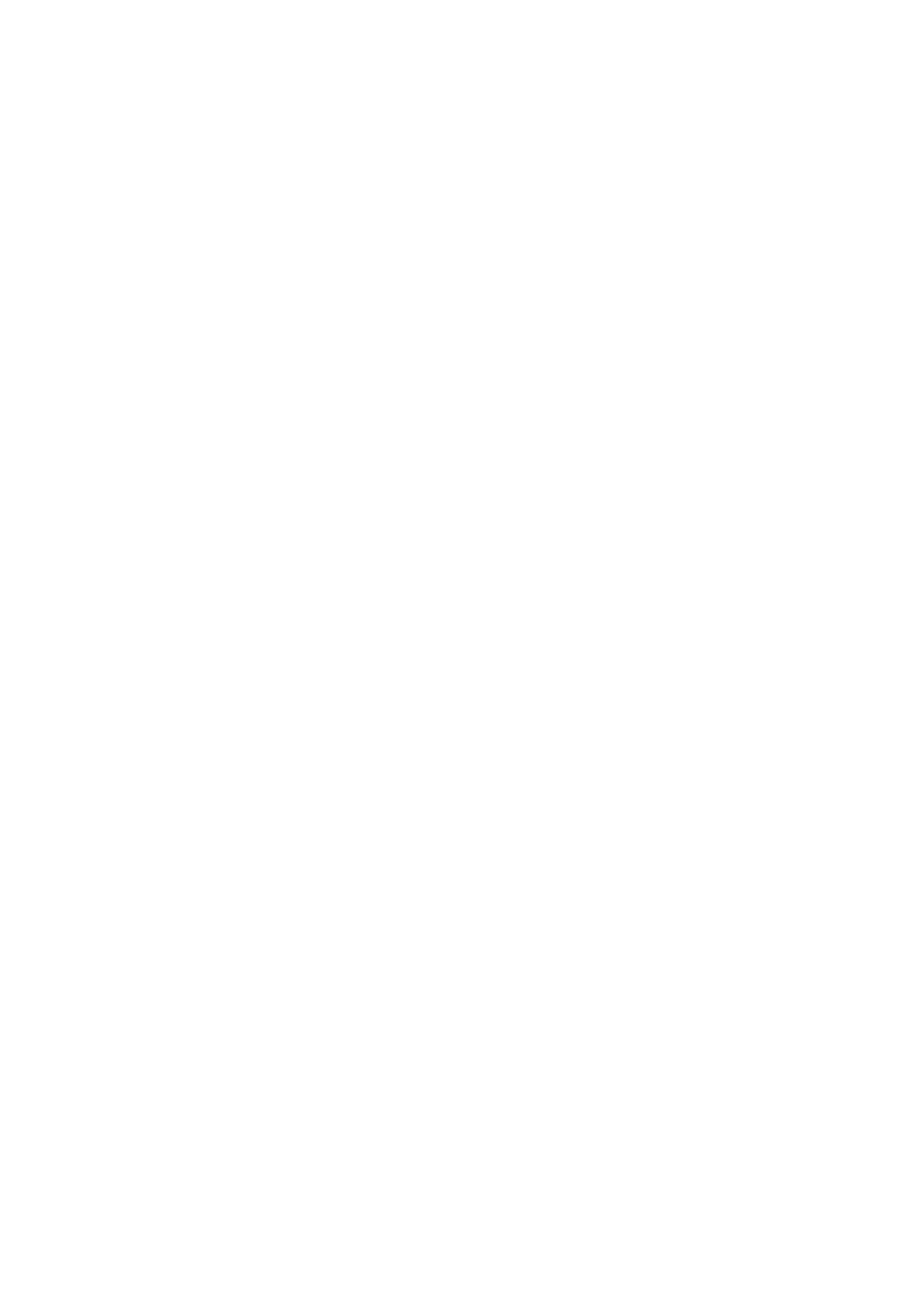#### **1. Getting started**

There are two ways to go on an Oxford University expedition: you can organize one yourself, or join one that someone else has started. Naturally, organizing one yourself gives you control over the location and the aims/objectives and how to achieve these: the trade-off, of course, is that you will end up doing a lot of the work! When joining someone else's expedition, you can still expect to shoulder a fair share of the preparation and fieldwork, but you don't have to jump through all the hoops of setting up the expedition in the first place. It should be added that, in many years, it is actually easier to organize an expedition yourself than it is to find an expedition that needs you particularly, unless you have specific special skills.

There isn't a 'best' way of going on an expedition: people with different temperaments prefer to lead expeditions, to help set up but not actually lead, or just to take part in and work hard on someone else's. That said, you should not be afraid of leading an expedition: most people who lead Oxford expeditions have never been in charge of such an undertaking before, or have even done anything similar, and may well never do so again. You don't need to be a special sort of person to organize and lead an expedition: you just need to have a clear idea of the sort of thing you want your expedition to do, and to be open to advice and to changing the focus and the methods as appropriate and necessary.

So, if you want to lead an expedition somewhere, the two most important questions you need to start by answering are: 'What do I want to do?' and 'Where do I want to do it?' – if you are not sure about either of these, look through expedition reports held by the club (contact the Archivist, Philomena Gan, [yuqian.gan@univ.ox.ac.uk\)](mailto:yuqian.gan@univ.ox.ac.uk) and/or the **[RGS expedition database](http://www.rgs.org/OurWork/Fieldwork+and+Expeditions/ExpeditionsDatabaseAndReports/Expedition+Database+and+Reports.htm)** to get an idea of what sorts of project are achievable and interesting. You could also talk to people at club meetings. Often people discover research opportunities from potential dissertation/project supervisors that would make great University expeditions as well as being excellent academically. Note that it is not necessary to carry out a research project on a university expedition: however, it does need to have a specific purpose (defined by clear objectives) that would have some useful outcome, ideally.

Once you are clear about where you want to go and what you want to achieve, you can start thinking about planning your expedition. To start with, having a clear idea of what questions you need to answer in order to get your expedition off the ground is more important than having all the answers. Some of the things you should think about are listed below: all of these can be addressed, and the necessary skills acquired in time, providing you start thinking about them at an early stage.

*Aims:* What do you want to achieve? Generally, expeditions are scientific, adventurous or documentary based. Concise aims backed up by comprehensive objectives gives potential supporters confidence that you know what you are doing.

**Location:** Country, localities, habitat(s), language(s)? Good maps are vital!

*Dates*: Expeditions generally are at least 5 weeks long, but the Expedition Council are prepared to consider shorter durations, particularly if 5 weeks will preclude expedition team members from taking part due to other commitments. Which time of year would be most appropriate for your expedition?

*Advisors:* Are there any Oxford-based experts on your subject and/or location(s) of interest, who can advise about your plans? Can you establish local contacts who can offer further advice?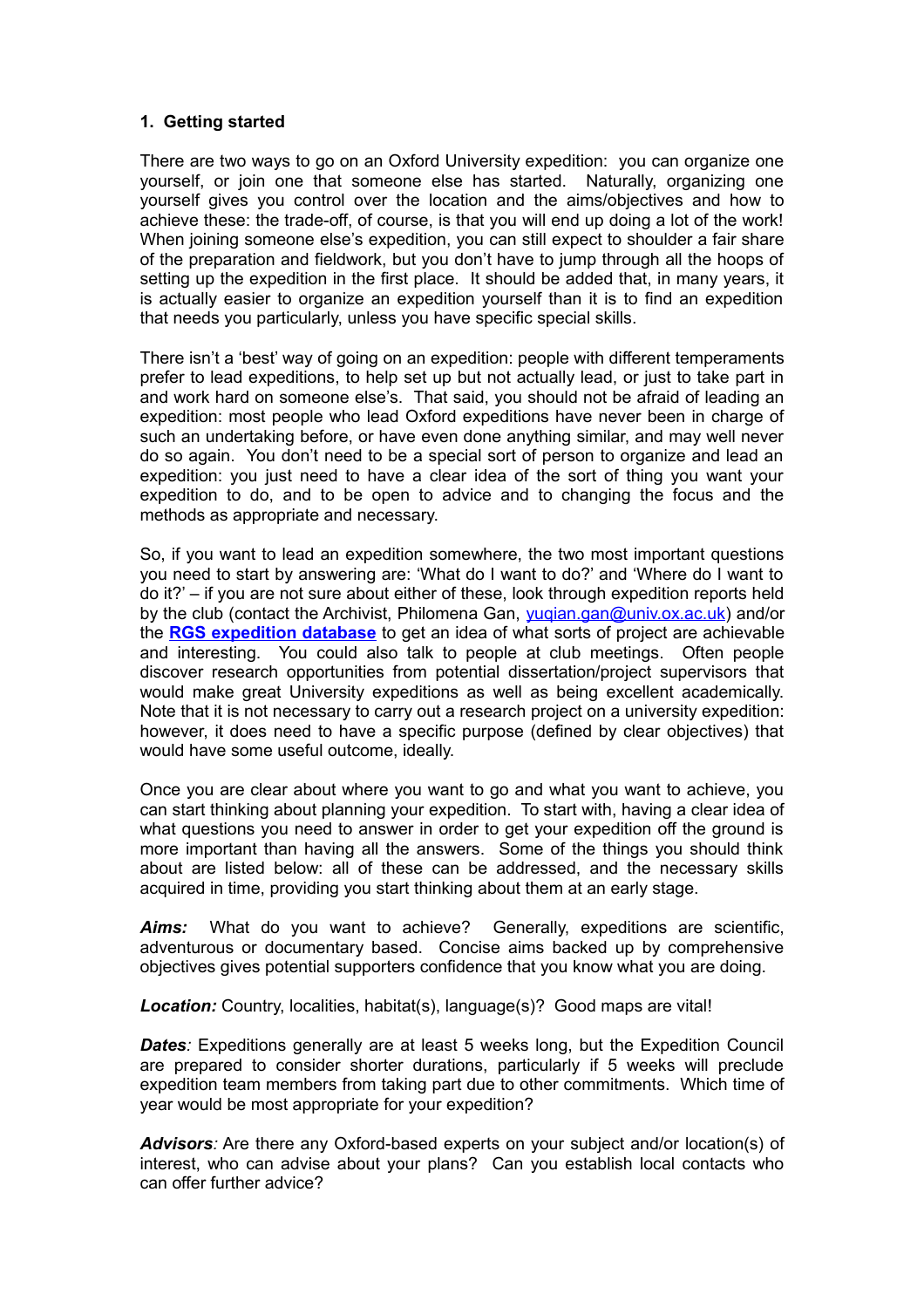*Team:* Bigger groups are harder to manage and cost more, but you can get more done. What experience/background will your team members need? Are you confident that each provisional team member has the personality to cope with an expedition? Who will have the rights to any publishable outcomes (data, media etc.) from the expedition? Remember that at least half of your team needs to be Oxford students; you can advertise for members through the club's mailing list and social media pages e.g. our Facebook page.

*Travel:* Flights are generally cheaper the earlier you book them (for a complicated itinerary). How can you get to the location once in country, and how long might it take? What transport is required during the expedition?

*Logistics:* Obviously things such as accommodation, food, equipment (including shipping), internal travel etc. need to be fully considered and planned in advance as much as is feasible. Spend time thinking through how the logistics can be modified in response to all possible scenarios.

*Medical:* Expeditions are only successful if all members return safely! You must fully consider vaccinations, first-aid kits, first-aid training and emergency planning: such preparations will be scrutinized as part of the university approval procedure.

*Insurance*: Ensure it is adequate for your activities and the remoteness of the location. In most cases, the university insurance is sufficient (and recommended), although it is not without its limitations.

**Partnerships with the host country**: Are you going to collaborate with a host institution? Do you want local students to work with you? Can your local contacts provide support with preparations/logistics? Local collaboration will make the project more beneficial for the local community and increase the likelihood of obtaining grants.

*Ethics*: Are any ethical considerations required for your plans? If so, a separate university assessment is necessary.

**Permissions:** Visas? Permits for working, sampling, sample export/import? Permissions from landowners/local community leaders?

*Funding*: What is your approximate budget? Most expeditions cost at least £10,000. Grant applications, company sponsorship and fundraising events are normal funding sources. Some significant grant deadlines are as early as around the end of Michaelmas term, so start your research early!

Remember that some planning steps (e.g. applying for permits) may have to be completed by fixed deadlines some time in advance, so early assessment of these deadlines and the time each preparation step should take is critical. Remember that things invariably take longer than expected!

For an expedition to be approved and/or supported by the University (which brings various benefits), it needs to go through the approval procedure in Michaelmas term of the calendar year before you want to be in the field (or, in exceptional cases, two calendar years before). If you are approved, it is then just a question of raising the money, going on courses, sorting out the paperwork, and before you know it, you will be heading out!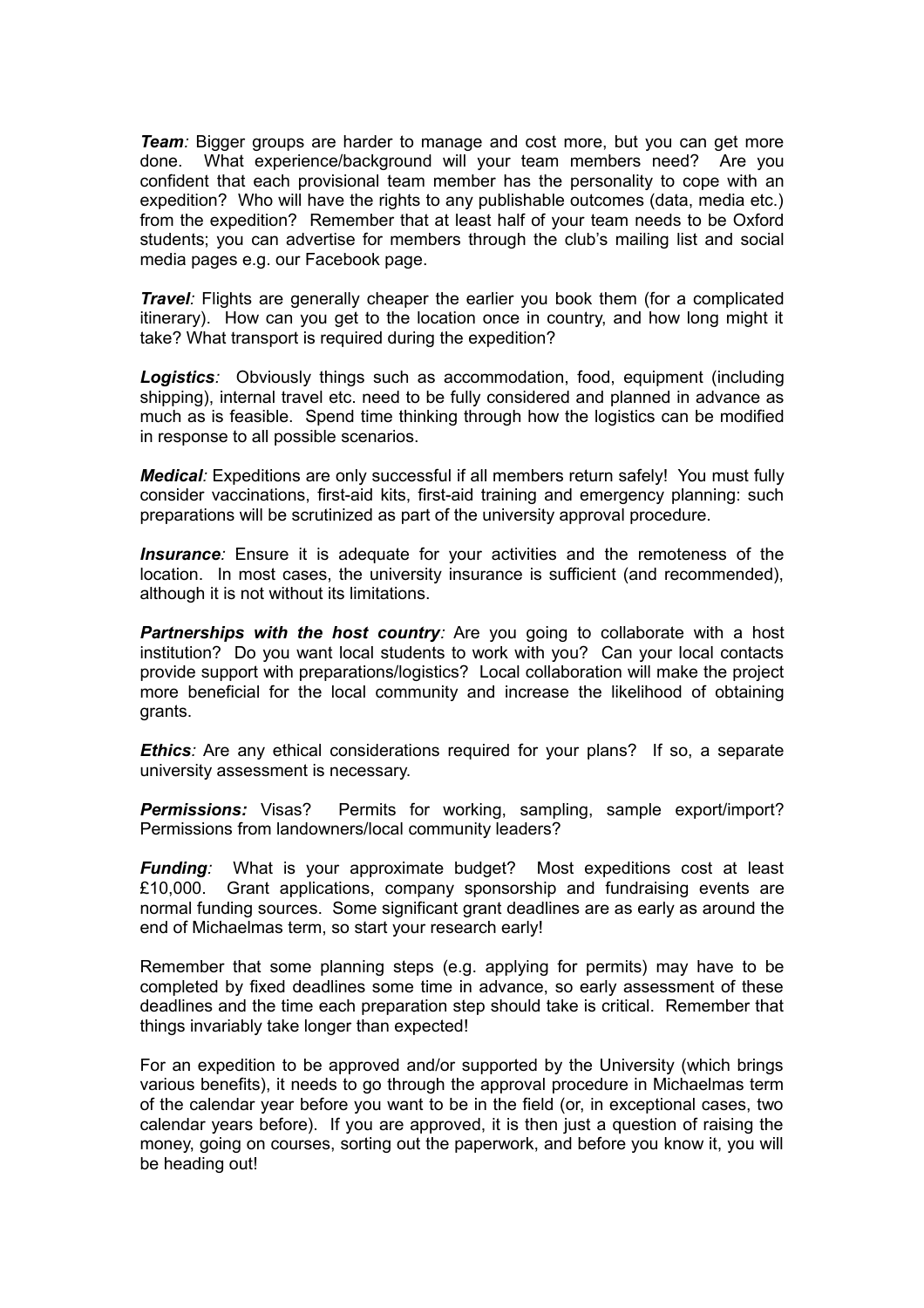## **2. Acquiring university approval**

**[Expeditions Council webpage](http://www.ox.ac.uk/students/academic/expeditions)** (includes rules and most of the mandatory forms)

#### **2.1 Overview**

In order to apply for university approval and/or funding from OUEC for your expedition, you must submit an expedition proposal for consideration by the University Expeditions Council, a special committee of experienced academics. If your proposal is reasonable and complies with the Council's rules, you and your team will be interviewed by the Council in order to clarify any details and ensure that you will have a good understanding of what you propose to do and are likely to be able to do it. After this interview, decisions on whether or not to award a grant will be made, subject to various conditions. The conditions include agreeing to be bound by the university's rules for expeditions (provided on the **[Expeditions Council](http://www.ox.ac.uk/students/academic/expeditions) [webpage](http://www.ox.ac.uk/students/academic/expeditions)**). Approval gives you the right to refer to your expedition as the 'Oxford University Expedition to…' which is advantageous in applying for funds from other organisations, establishing collaborations etc.

The basic requirements for approval are:

- (i) At least half of your team are current members of the university, and that all these members are life members of OUEC;
- (ii) The aims are worthwhile and the planning is such that it is likely that these aims will be met;
- (iii) Adequate safety precautions and medical provision have been demonstrated;
- (iv) The proposed duration of the expedition in the field is at least five weeks (although currently the Council are prepared to overlook this);
- (v) A member of the Congregation is appointed as Home Agent, and that a contact in the country you are to visit is appointed as a Field Agent (to act as a point of contact);
- (vi) Any involvement of local participants follows ethical best practice approved by the Central University Research Ethics Committee (CUREC).

The Expeditions Council meets to decide on proposed expeditions in November of each year. To get an expedition approved, you need to produce a proposal, and hand 14 copies of it to Hannah Donohoe [\(studyabroad@admin.ox.ac.uk\)](mailto:studyabroad@admin.ox.ac.uk), Secretary of the Expeditions Council, at the Examination Schools before the deadline. The deadline is normally at the end of the  $5<sup>th</sup>$  week of Michaelmas term each year. You are welcome to submit a draft copy to the club's expeditions advisor before the deadline for suggestions on how to improve your proposal.

All Oxford-based members of your proposed expedition will be interviewed together at some point towards the end of the Michaelmas term. You will be asked questions about your proposal, to clarify anything that might have been unclear and so that the Expeditions Council can satisfy itself that your plans are safe, practicable and worthwhile.

If your expedition is approved (most are, though sometimes they may ask you to make changes), all team members need to receive adequate first-aid training, with the medical offer taking a more advanced course in wilderness medicine. You'll also need to arrange a medical consultation with the University Occupational Health Service, to discuss vaccines, malarial prophylaxis, and other potential health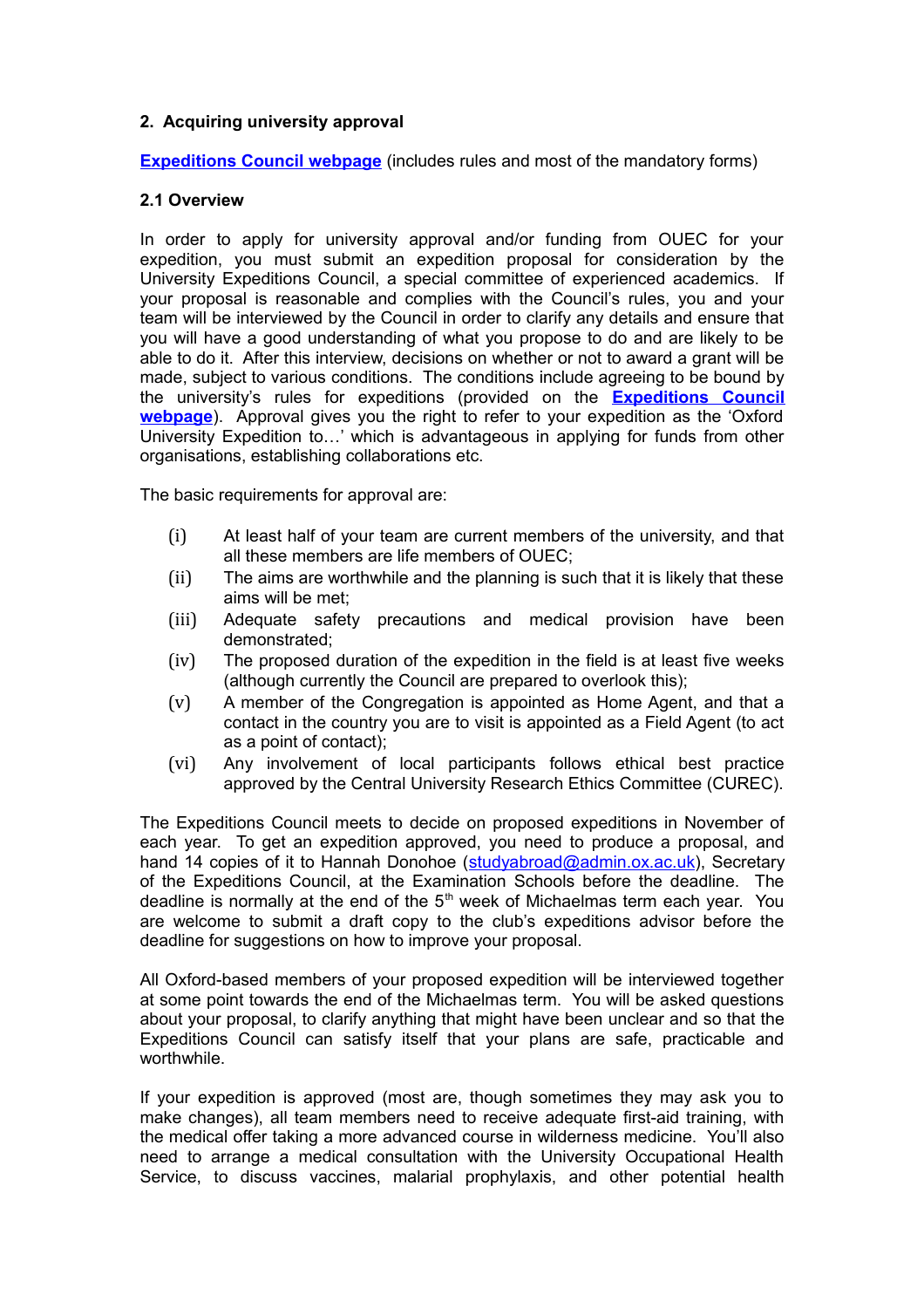hazards, depending on which part of the world you are going to. To satisfy the university that you've had all that training, you need to complete a form (on the Council's webpage), which must be countersigned by the University Occupational Health Service and the club's medical officer, Dr Tariq Qureshi.

Because expeditions are expensive, and the Expeditions Council likes to fund them generously, it takes back any remaining money from the bank account of successful expeditions six months after they have returned. When you get approval, you'll get a form that the expedition leader and treasurer need to sign and return.

## **2.2 Writing an expedition proposal**

In short, your expedition proposal should explain where you want to go, what you want to do, why you want to do it and why it is important, how you're going to do it, who you are, how you are going to raise the money and spend it, when you'll be going, and how you will make sure you take care of yourselves.

An acceptable format for expedition proposals is set out and explained below. Do take care that the document you produce is called 'Proposed expedition to…' NOT 'University of Oxford expedition to…' it is up to the Expedition Council to decide if you will be an official university expedition!

## **Abstract**

A brief, 100-200 word summary of where you plan to go, what research you plan to do, and when you plan to go there.

#### **Contents**

A list of where you find everything else in your proposal.

## **Aims**

You should give a brief, clear statement of the aim(s) of your proposed expedition. If you want to do multiple things, then you should make it clear which of your objectives are more important. You should also briefly give justifications for your objectives, ie state why what you want to do is important/useful. For example, if you wanted to work on bat ecology in the Marianas Islands, you would need to explain why bats play an important role, why they have been understudied with respect to whatever you intend to study about them, why bat ecology is important to our understanding of the Marianas Islands, and why various organizations might be interested in your findings.

#### **Background**

You should give a brief background to the research you plan to do, including reference to previous work and expeditions in the area(s) you intend to work. As much as anything else, this section is to show the Expeditions Council that you know what you are talking about! It should include clear maps of where you are going: the Bodleian Map Room may be able to help you obtain relevant maps. Ensure that it is safe to go where you want to go: the University is very unlikely to approve proposed expeditions to countries or parts of countries that the Foreign and Commonwealth Office deems unsafe for British nationals: check **[this website](https://www.gov.uk/foreign-travel-advice)** for the latest travel advice.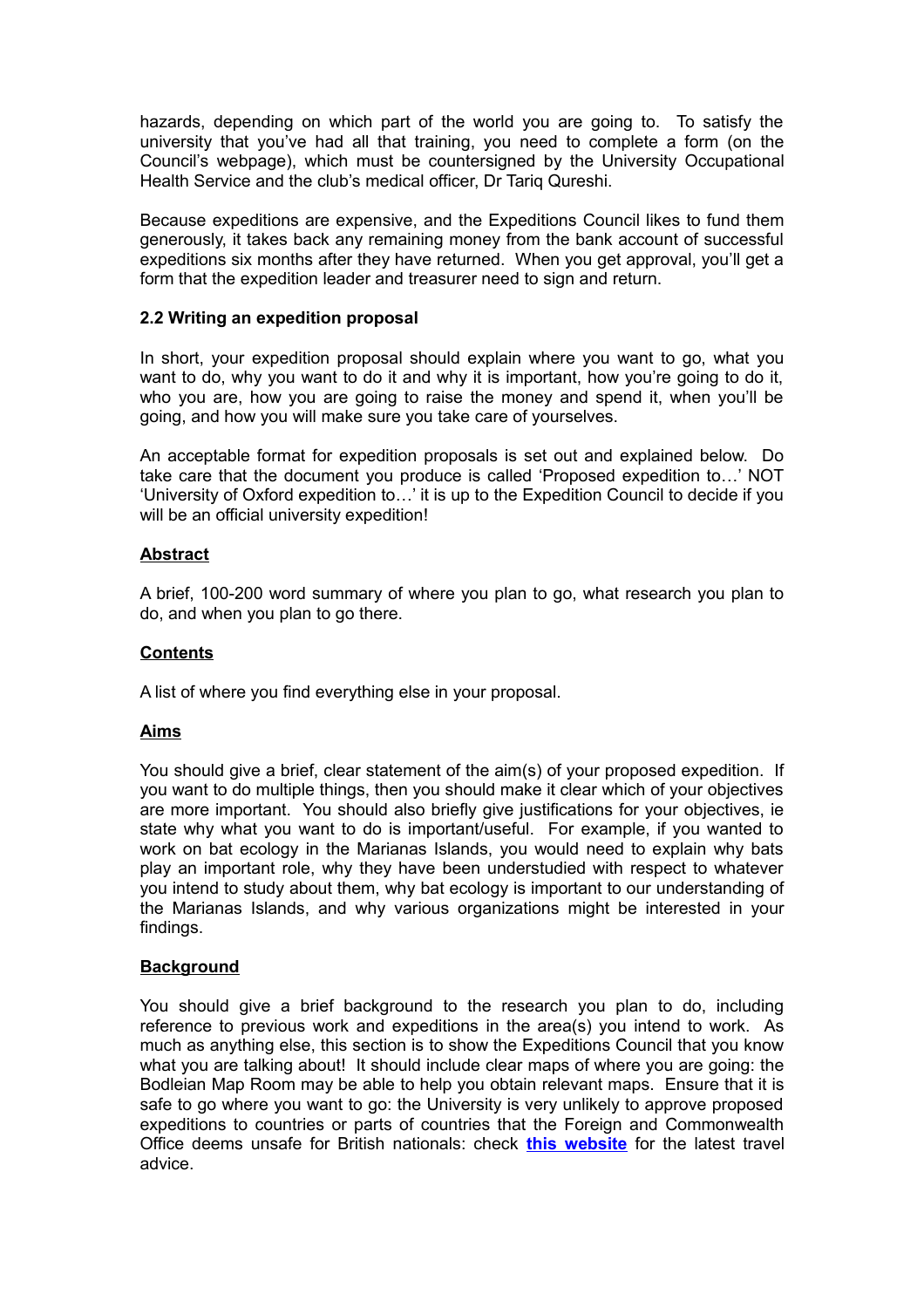## **Scientific Methods**

This section is very important: most expeditions that have trouble getting approved have issues with this aspect of their plans. The best general advice is to talk to people who have done the sort of research that you plan to do, and to read scientific papers on the research topic. You should show that you understand and can explain the methodology, and that it is practicable for a group of students to carry it out in the time that you have. If you lack relevant experience, this needn't be a problem as training courses are often available, but you should make it clear how you will acquire the necessary skills in your proposal. Regardless of your level of prior experience, you should also make it clear in your proposal that you have consulted people within the university and elsewhere (including in the country you intend to visit, if possible) who have expertise in the relevant field and/or are familiar with the regions/locations you will be working in. If your work will require research permits, special visas, collection permits, or CITES export and import permits, you should make this clear, and demonstrate that you know whom you should contact.

If there is no way you could acquire the necessary skills in time, then you need to think hard about whether your research will actually be possible. One way that it might be possible is by working with local scientists and students, but that may involve additional complications.

## **Timing**

You should be clear about when your expedition will be: the dates need not be fixed in stone, but do give approximate dates representative of the expedition duration. It's worth noting that flights are often booked up months in advance, and that the earlier you book complicated itineraries, the cheaper they are likely to be. Ensure you know, and have thought about, what season it will be where you are going. For example, in the southwest Pacific, most plants flower in the rainy season (November to March), but at that time of year the roads are often impassable, mosquitoes are everywhere, and cyclones are common. Will it be safe to travel and work at the time you are going? A good source of information on climate and natural hazards is the **[CIA](https://www.cia.gov/library/publications/the-world-factbook/) [World Factbook](https://www.cia.gov/library/publications/the-world-factbook/)**, which has all manner of information on every country and territory in the world; many guidebooks usually also provide this sort of information.

You should provide a rough itinerary for your proposed expedition: the precise dates can change, but you should show that you have thought about issues such as the amount of time you will need to spend in cities at the beginning and end, and how much of your time you will actually be spending in the field. It is recommended that you should spend at least five weeks actually in the field; however, this is a recommendation and the Council is prepared (as of 2014) to consider expeditions that are shorter than this. However, please bear in mind that some grant funding bodies may be reluctant to consider eligibility if the expedition is shorter than five weeks in duration.

## **Personnel**

You need to explain who you are – this has three components: how many of you there are, who's doing what, and how you are qualified to do it. Typical expeditions comprise three to six people. Expeditions containing only two people are usually encouraged to expand; solo expeditions are rarely approved, and larger expeditions can find it difficult to raise all the funds that they need. Many expeditions have not finished assembling their team when they apply for approval, but this isn't a big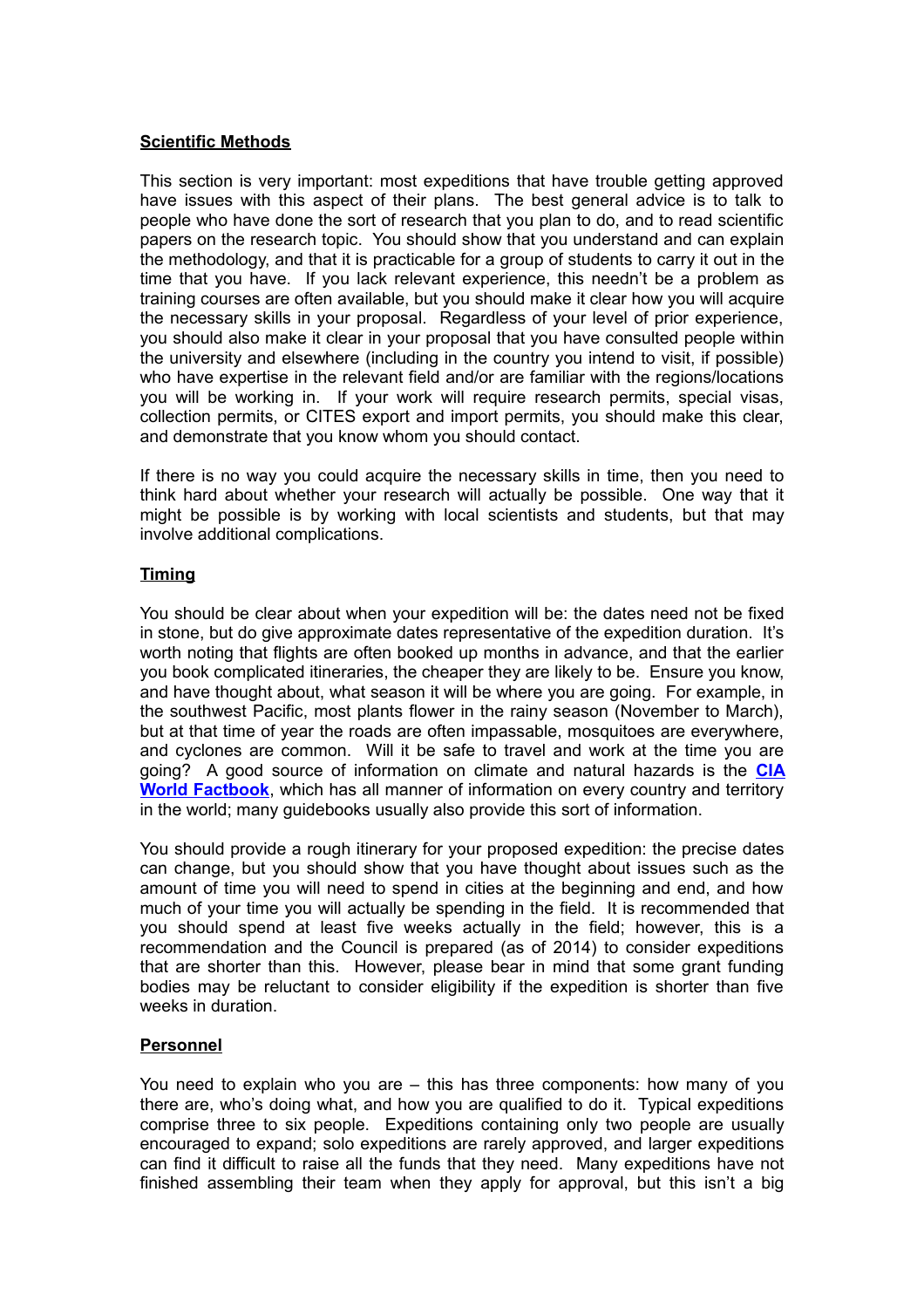problem: simply explain that you're still looking for someone to fulfill certain requirements.

The university requires that there be only one leader, and that there also be a treasurer and medical officer. The expedition leader has particular responsibilities to the university for the administration and responsible conduct of the expedition, and is ultimately responsible for everything done in the name of the expedition. The treasurer should ideally be somebody who can count, but there are no other necessary qualifications. The Medical Officer needn't have prior medical knowledge but should be prepared to go on a wilderness medical training course to familiarize themselves with the basics of expedition medicine and first aid. Depending on the nature of the expedition, you may want to appoint other expedition members to particular roles: photographer, site manager, driver, technical expert and translator are all relatively common.

This section should include a brief statement of who each person is and what relevant experience they have. It's usually enough to put something like that below for each member of the expedition:

It's usually a good idea to have someone on the expedition with previous experience of developing countries, if you will be visiting one, and also at least one person who speaks the local language reasonably well. If you get University approval, you can sometimes get on to language courses at the University Language Centre as a priority case. If you've never left the UK but have spent every summer for the past three years hiking for a fortnight across Scotland and sleeping in a tent in the middle of nowhere, mention it: such experiences are far more relevant to an expedition to somewhere remote than gap-year knowledge of the world centred on tropical beach resorts, for example. You should explain why your proposed project would be well suited to being carried out by your team, and why it's a good use of the workforce that your expedition represents.

Expeditions need to appoint a Home Agent and a Field Agent. The Home Agent must be a member of Congregation (the body comprising all of the university's permanent academic staff and senior administrators, but not postdocs or other research staff here on short contracts): the University publishes an annual register of the membership of Congregation in the University Gazette. The Field Agent should be a local contact.

## **Budget**

Your budget should consist of an itemized list of expenditure, covering everything from administration costs (the price of printing multiple copies of your proposal, and stamps and envelopes for grant applications, soon adds up) to airfares, internal travel expenses, living costs (per person per day; these can usually be estimated from guidebook figures by reducing them to reflect the fact that most of the time you will not be staying in a hotel, and economies of scale that come from cooking for multiple people), shipping, permits, travel insurance, training courses, and the mandatory £200 contribution to publishing the OUEC bulletin.

A typical budget might look something like the table below (the numbers are made up but not implausible):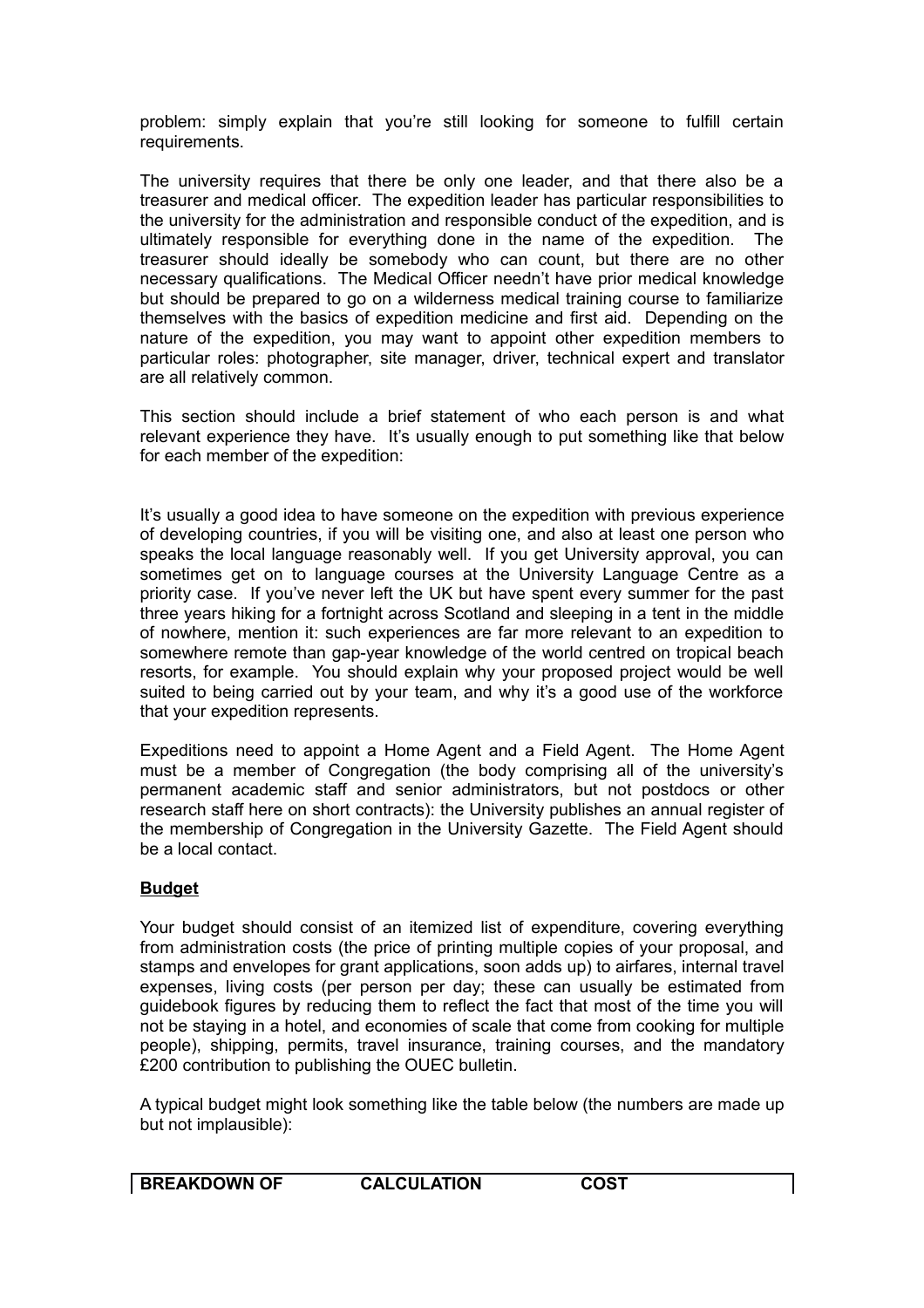| <b>EXPENSES</b>                          |                           |       |
|------------------------------------------|---------------------------|-------|
| Airfares, London-Brasilia                | £800 x 4                  | £3200 |
| for 4 people: Car hire for 7             |                           |       |
| weeks                                    |                           |       |
| Tent, sleeping bags,                     | £100 x 7                  | £700  |
| mosquito net, etc.                       |                           |       |
| Equipment: camera, tree-                 |                           | £500  |
| ring painting liquid,                    |                           |       |
| Madalski presses,                        |                           |       |
| herbarium flimsies and                   |                           |       |
| drying paper, clinometer,                |                           |       |
| laptop batteries etc.                    |                           |       |
| Living costs (food,                      | £12 $\times$ 4 $\times$ 7 | £336  |
| accommodation, water,                    |                           |       |
| tent-space hire when                     |                           |       |
| appropriate, petrol)                     |                           |       |
| calculated at c.                         |                           |       |
| £12/person/day<br>Medical kit, including | $£200 + £300$             | £500  |
| mosquito repellent, plus                 |                           |       |
| first aid training                       |                           |       |
| <b>Travel insurance</b>                  | £35 x 4, $+$ £15          | £155  |
| (University scheme, 2                    |                           |       |
| month period cover per                   |                           |       |
| person, plus expedition                  |                           |       |
| equipment cover to £2500)                |                           |       |
| <b>OUEC</b> bulletin publication         |                           | £200  |
| costs                                    |                           |       |
| Pre-expedition                           |                           | £150  |
| administration and fund-                 |                           |       |
| raising                                  |                           |       |
| Post-expedition                          |                           | £350  |
| administration, including                |                           |       |
| circulation of detailed                  |                           |       |
| reports to sponsors                      |                           |       |
| Herbarium specimen                       |                           | £120  |
| packing and shipping<br>costs back to UK |                           |       |
|                                          | Subtotal                  | £6611 |
| Contingency funding                      | 10% of subtotal           | £661  |
| <b>GRAND TOTAL</b>                       |                           | £7272 |
|                                          |                           |       |

There are a few things to note here. First, be as precise as you can, and make it clear how you arrived at your figures (whom did you get the airfare quote from? Whence does your estimate of car hire cost come?). Secondly, there are a couple of items that need to be included. The first is the OUEC expedition bulletin publication costs: the OUEC bulletin is produced periodically to publish the scientific results of expeditions and ensure they reach a wide audience; it is mandatory to contribute £200 to it and to account for this in your budget. The second is the requirement for contingency funding: usually this should be set at 10% of envisaged spending, or 15% when the projected expenses are less well constrained. This is to cover you in the event that something unexpected happens, and something unexpected frequently does happen! Note that you will not get approval unless both the OUEC bulletin costs and adequate provision for contingencies is included in your budget.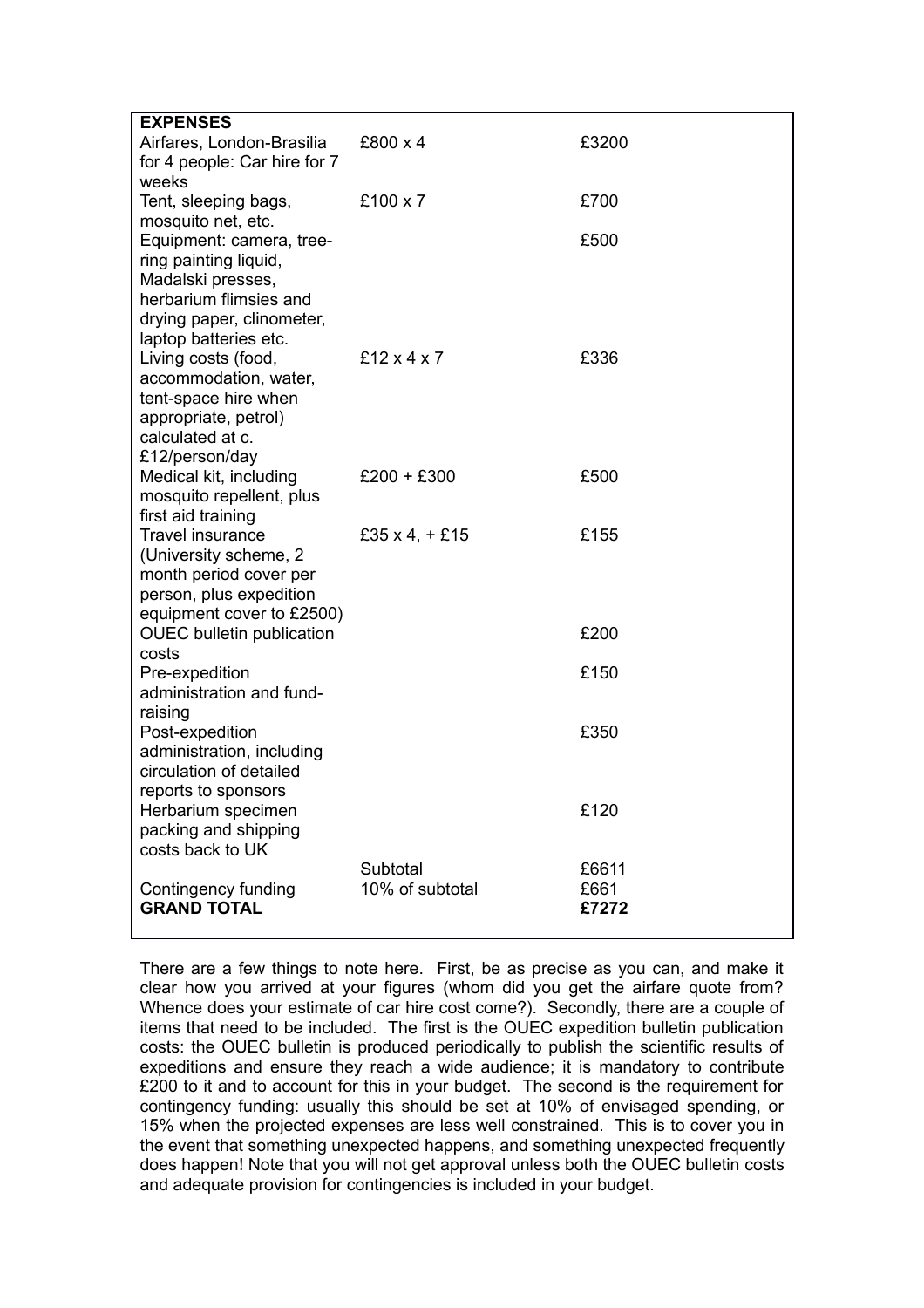## **Proposed sources of income**

You should outline how you hope to raise enough funds to cover your projected expenses. The Council only has a fund for anthropological, geographical/geological, and biological expeditions; the amount awarded from which is a function of how the stock market did last year and how many expeditions are eligible for an award in that year. In any case, a grant from this fund will not cover all your costs, so you will have to apply to charities, companies and learned societies for money and/or services in kind. Be realistic about the size of the grants you will receive: for example, the RGS are unlikely to give you the maximum grant. As a minimum, the Expeditions Council will expect you and your team members to contribute towards the expedition the amount you would spend in living costs for an equivalent period of time spent in Oxford: they are not interested in subsidizing you personally! Personal contributions are normally in the order of £100 per week per person; that's not including any travel bursaries that your college may be able to grant to you, which should be additional to that figure. Expeditions in need of cash organize parties, musical events, even raffles and slave auctions: ask OUEC committee members what has been successful recently.

# **Logistics**

Logistics are what usually end up giving expedition leaders headaches. You need to think about transport, visas, passports and working conditions. How are you getting to your expedition location? How much does it cost to hire a car? How reliable are local vehicles? How good are the roads? If you can avoid driving, do so: ideally hire a driver if you really must have your own transport (the Expeditions Council now tends not to led students drive themselves overseas). You'll need to ensure everyone has at least 6 months of passport validity left at the end of your stay: some countries may refuse you entry otherwise. Find out at an early stage whether you need visas for the length of time you are planning to stay, and set about getting them. If your flight stops off anywhere, check whether or not you need a visa for the stop-off country. If there are separate tourist visas and research visas, make sure you get a research visa: doing things by the book all the way through minimizes the chance of things going horribly wrong. If you'll be working with scientists or students from your host country, do you speak their language? Do they speak your language? All these may seem far too many things to be concerned with at such an early stage, but the important thing is to start thinking about the questions, rather than necessarily to have all the answers.

## **Health and Safety**

Health and safety has become an increasingly important part of expedition planning. At the proposal stage, you should demonstrate that you have properly thought about the issues. What diseases might you encounter? Is prophylaxis available? What is the cure if you get infected? If you are doing anything remotely dangerous (including diving and driving), have you been trained? What will you do if someone falls over and breaks a leg? If you will be somewhere very remote, what will your procedure for getting injured people to hospital be? Will you take a satellite phone, and/or emergency beacon? Make it clear that you will be talking to the University Occupational Health Service to get up-to-date professional advice. A detailed risk assessment and crisis management plan are essential components of your proposal; detailed advice about preparing these is provided in the **[RGS Expedition](http://www.rgs.org/OurWork/Publications/EAC+publications/Expedition+Handbook/Health+and+safety.htm) [Handbook.](http://www.rgs.org/OurWork/Publications/EAC+publications/Expedition+Handbook/Health+and+safety.htm)**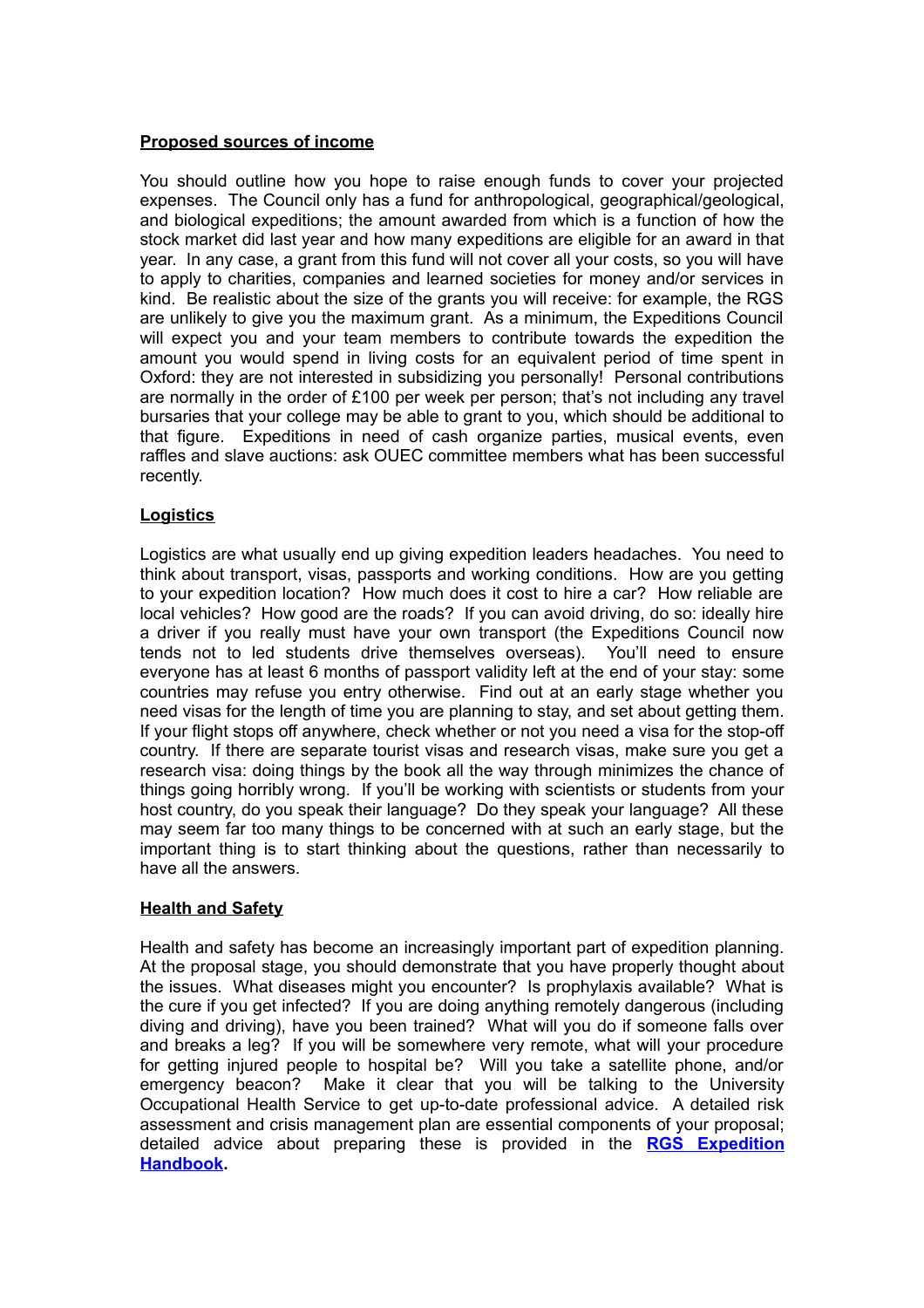## **References/acknowledgments**

Finally, you should include a bibliography with references for all the books and articles you have used in preparing your report, and you should acknowledge any help you have received or advice you have been given which you have acted upon.

## **3. Safety**

Expedition safety is a critical aspect of planning an expedition, which must be considered well in advance. University expeditions MUST do the following, or approval will be withdrawn:

- Appoint a medical officer, responsible for the team's medical arrangements
- <span id="page-9-1"></span> Visit the **[travel clinic at the University Occupational Health Service](#page-9-1)** to receive medical advice, and follow their recommendations for vaccinations and prophylaxis.
- Receive adequate first-aid training (typically advanced/expedition medicine training for one or two team members, and standard first-aid for all others).
- Take appropriate medical kit(s).
- Take out **[University insurance](http://www.admin.ox.ac.uk/finance/insurance/travel/) cover**, or appropriate private insurance.
- Satisfy the club's medical officer, Dr Tariq Qureshi, [tariq@wildernessmedicaltraining.co.uk](mailto:tariq@wildernessmedicaltraining.co.uk) (and so the Expeditions Council) that you have met the above requirements.

Details of these rules and the mandatory forms can be found on the webpage of the [Expedition Council.](http://www.ox.ac.uk/students/academic/expeditions)

#### **3.1 Expedition medicine**

Expedition medical officers need not have any specific background in medicine; however, some experience may be useful. The **[Osler-Green/Oxford Wilderness](http://osler.co.uk/archived/index.php?option=com_content&view=article&id=13&Itemid=18) [Medical Society](http://osler.co.uk/archived/index.php?option=com_content&view=article&id=13&Itemid=18) [\(Facebook group\)](https://www.facebook.com/groups/299010430145943)** may be able to help you find suitable experienced candidates. As well as seeing that the team are adequately informed, trained and equipped medically, the medical officer is responsible for camp hygiene, guidelines on which can be found in most expedition planning and wilderness medicine guides.

**All** members of the expedition must have some up-to-date first aid training (within the last three years) and be able to provide proof of this (typically in the form of a certificate from the training provider). Additionally, normally at least two team members are expected to receive more advanced training, such as the **[Wilderness](http://wildernessmedicaltraining.co.uk/explorer-series-far-from-help) [Medical Training 'Far from Help' course:](http://wildernessmedicaltraining.co.uk/explorer-series-far-from-help)** it is strongly recommended that you discuss the suitability of proposed training courses with the club's medical officer, Dr Tariq Qureshi beforehand, to ensure that it will satisfy the requirements of the Expeditions Council.

<span id="page-9-0"></span>It is vital that expert advice is sought as soon as you know your destination. It is mandatory to consult the [travel clinic](#page-9-0) at the University Occupational Health Service: they will need to know where you are going (including how far from medical assistance you will be), when (and for how long), and what you'll be doing there. Resources such as the **[Oxford Handbook of Expedition and Wilderness Medicine](http://oxfordmedicine.com/view/10.1093/med/9780199296613.001.0001/med-9780199296613) [\(online version\)](http://oxfordmedicine.com/view/10.1093/med/9780199296613.001.0001/med-9780199296613)** may also be useful.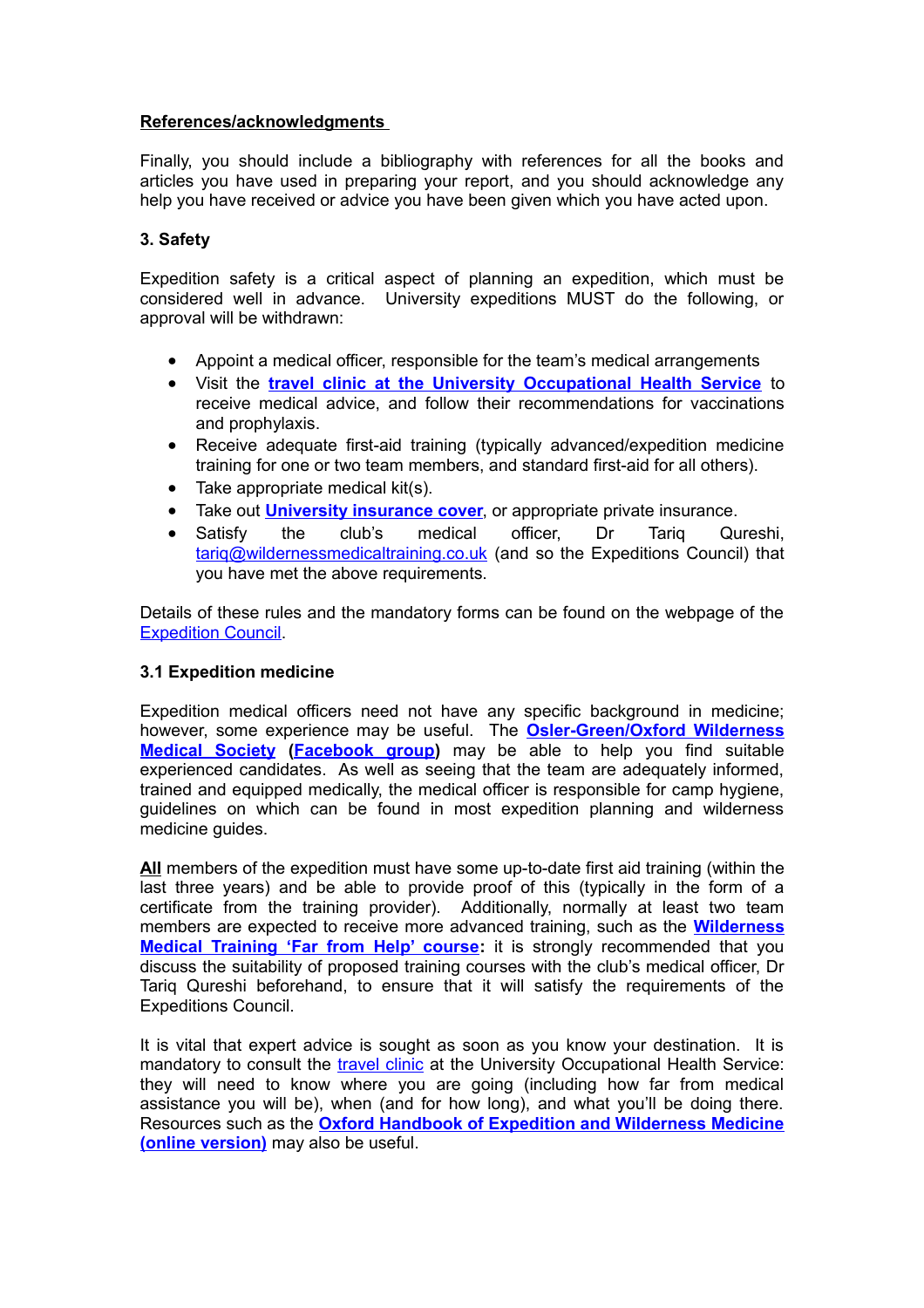Some vaccinations need several doses over the space of a few weeks, so these need to be arranged (e.g. with the University travel clinic) in plenty of time. You will need to budget for these, as they can be expensive.

The requirements of a medical kit depend upon the size and skills of your team, and the duration, location and activities of your expedition. You should consult the travel clinic and/or the club's medical officer (Dr Tariq Qureshi) to discuss kit contents; we recommend **[Nomad Travel](http://www.nomadtravel.co.uk/e-pharmacy)** for kit provision, along with [Racing the Planet](http://uk.racingtheplanet.com/store/) (10% discount as OUEC members) as well as [Cotswold Outdoor](http://www.cotswoldoutdoor.com/?cm_mmc=PPC-_-Cotswold%20Outdoor-UK-BG-Exa-Eng-SE-_-Cotswold+Outdoor-_-Google&_$ja=kw:cotswold+outdoors%7Ccgn:Cotswold+Outdoors%7Ccgid:2654090572%7Ctsid:36976%7Ccn:Cotswold+Outdoor-UK-BG-Exa-Eng-SE-Rest%7Ccid:70529572%7Clid:142697317%7Cmt:Exact%7Cnw:search%7Ccrid:50329444372%7Cdvc:c%7Cadp:1t1&gclid=CMSJgcOU3MECFWoJwwodwkEAog&gclsrc=aw.ds) (15% discount as OUEC members, ask the Secretary [\(secretary.ouec@gmail.com\)](mailto:secretary.ouec@gmail.com) for the discount code). Personal medicines should be obtained from a GP.

# **3.2 Insuring your expedition**

If approved by the Expeditions Council, members on an Oxford University Expedition are eligible to be covered by the University of Oxford's travel insurance policy for the duration of the trip. Cover is reasonably priced, and offers substantial benefits in the event of claims such as medical emergencies, cancellation, loss/damage to baggage, and death or injury. A 24-hour emergency helpline is also available for use by those covered, in the event of a serious situation arising. The policy can be tailored (to a certain extent) to your expedition, in order to make sure that the cover is adequate: details are provided on the website of the **[University Insurance Office,](http://www.admin.ox.ac.uk/finance/insurance/travel/)** whom you should definitely contact if you: 1) have any especially expensive equipment (be it personal or expedition property), 2) have any team members with pre-existing medical conditions, and/or 3) plan to visit a place regarded by the UK Foreign and Commonwealth office as dangerous in any way.

When you are in the field, if anything does go wrong, then as well as ringing the Insurers' emergency telephone number (+44 (0)20 7173 7797), you should also inform the University Security Service (+44 (0) 1865 289 999) and your home contact (if possible).

# **4. Training**

If you want your expedition to be a success, you need to ensure that you know what you're doing! There are plenty of courses around that may help, so search for and make use of them. The RGS (Geography Outdoors) offer a variety of seminars/workshops, advertised on their [workshops webpage.](http://www.rgs.org/OurWork/Fieldwork+and+Expeditions/GO+seminars+and+workshops/Workshops+Safe+and+effective+field+research+expedition.htm) The precise list varies from year to year, and some workshops can be booked up very quickly, so if you are interested, do book ASAP. The RGS's annual expedition/fieldwork planning and training event, **[Explore](http://www.rgs.org/OurWork/Fieldwork+and+Expeditions/GO+seminars+and+workshops/Explore/Explore.htm)**, is an invaluable weekend of lectures and workshops given by some very experienced and high-profile explorers, and a great opportunity to network with fellow explorers of all experience levels.

# **5. Funding**

There are many organizations that may provide funding for overseas exploration. The majority can be divided into the following categories:

 Companies who provide grants for some types of expedition (e.g. conservation work) as part of their corporate social responsibility schemes, e.g. large oil companies